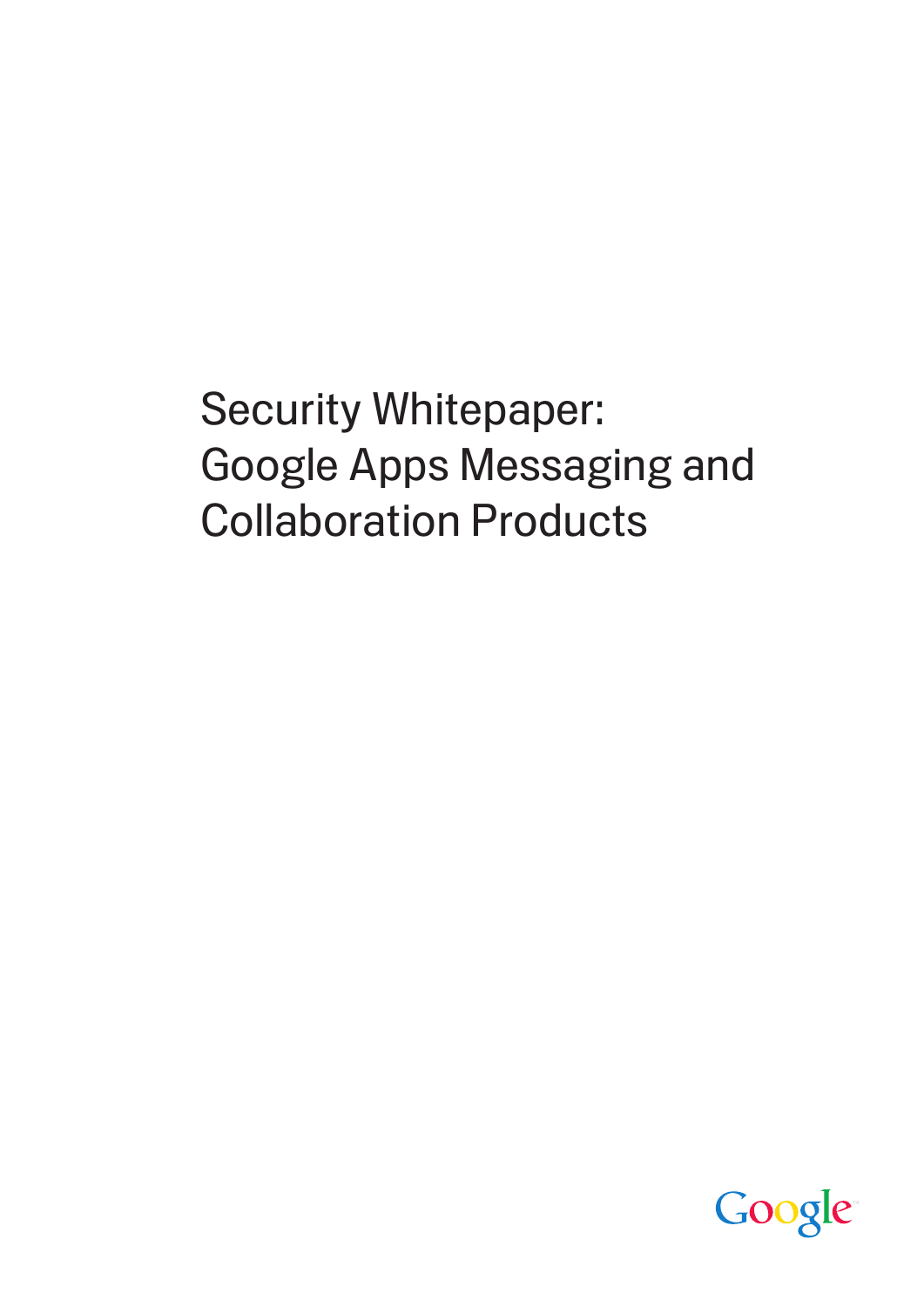# **Security Whitepaper Google Apps Messaging and Collaboration Products**

# Introduction

The security of online services is a topic of increasing interest to enterprises as the number of third party hosted service offerings has expanded in recent years. The emergence of various "cloud computing" concepts and definitions has highlighted not only questions about data ownership and protection, but also how various vendors of cloud computing technologies build and implement their services. Security experts, end-users and enterprises alike are all considering the security implications of the cloud computing model.

Google Apps (comprising Gmail, Google Calendar, Google Docs, and other web applications) provide familiar, easy to use products and services for business settings. These services, characterised by redundant computing environments and dynamic resource allocation, enable customers to access their data virtually anytime and anywhere from Internet-capable devices. This computing environment - often called the "cloud" - allows CPU, memory and storage resources to be shared and utilised by many customers while also offering security benefits.

Google provides cloud services reliably due to its experience with operating its own business, as well as its core services like Google Search, in a similar manner. The security controls that isolate data during processing in the cloud were developed alongside the core technology from the beginning. Security is thus a key component of each of our cloud computing elements, such as compartmentalisation, server assignment, data storage, and processing.



Figure 1: Google's multi-tenant, distributed environment

#### **Table of Contents**

| Google Corporate Security Policies 3         |  |
|----------------------------------------------|--|
|                                              |  |
|                                              |  |
|                                              |  |
|                                              |  |
|                                              |  |
| System Development and Maintenance10         |  |
| Disaster Recovery and Business Continuity 12 |  |
|                                              |  |
| Security Feature Customisations 13           |  |
|                                              |  |
|                                              |  |

For more information on Google Apps, visit www.google.com/a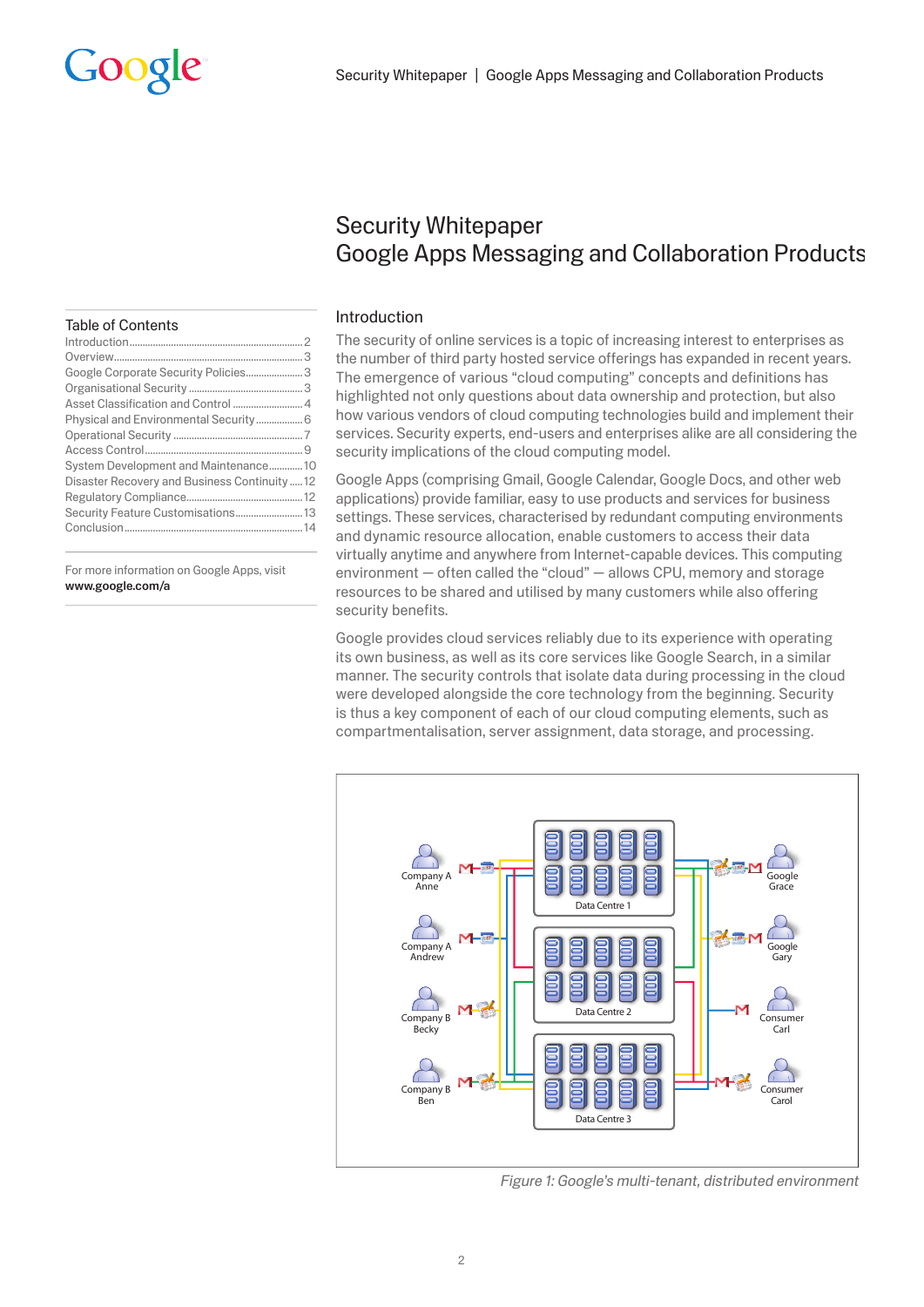This paper will explain the ways Google creates a security-based platform for offering its Google Apps products, covering topics like information security, physical security and operational security. This exploration will demonstrate how security is an integral component of Google's cloud computing system, as well as a core element of Google's design and development processes. The policies described in this paper are detailed as of the time of authorship. Some of the specifics may change over time as we regularly innovate with new features and products within Google Apps.

# Overview

Google's security vision is formed around a multi-layered security strategy that provides controls at multiple levels of data storage, access, and transfer. The strategy includes the following ten components:

- **t** Google corporate security policies
- **· Organisational security**
- **Asset classification and control**
- Personnel security
- Physical and environmental security
- **Operational security**
- Access control
- **:** Systems development and maintenance
- **Disaster recovery and business continuity**
- Regulatory compliance

## Google Corporate Security Policies

Google is committed to the security of all information stored on its computer systems. This commitment is outlined in the Google Code of Conduct, which is posted on Google's website at http://investor. google.com/corporate/code-of-conduct.html. Google's Security Philosophy is also outlined at the following page: http://www.google.com/intl/en/corporate/security.html.

The foundation of Google's commitment to security is its set of security policies that cover physical, account, data, corporate services, network and computer systems, applications services, systems services, change management, incident response, and data centre security. These policies are reviewed on a regular basis to help ensure their continued effectiveness and accuracy.

In addition to these security policies, with which all persons employed by Google must comply, employees are also given a Security Primer. This document outlines the most important aspects of information security policy, such as the safe use of the Internet, working from remote locations safely, and how to label and handle sensitive data. Additional guidance is routinely given on policy topics of interest, especially in areas of emerging technology, such as the safe use of mobile devices and peer-to-peer software. These supplemental policy documents are written with Google's core ideology of simplicity in mind, knowing that written policies are only effective if their information is consumed.

## Organisational Security

#### Information Security

Google employs a full-time Information Security Team, embedded in the Google Software Engineering and Operations organisation, that is comprised of some of the world's foremost experts in information, application, and network security. This team is responsible for maintaining the company's perimeter defense systems, developing security review processes, and building customised security infrastructure. It also has a key role in the development, documentation, and implementation of Google's security policies and standards.

Specifically, Google's Information Security staff undertakes the following activities:

- t Reviews security plans for Google's networks, systems, and services using a rigorous, multi-phase process
- **EX Conducts security design and implementation-level reviews**
- $\cdot$  Provides ongoing consultation on security risks associated with a given project and possible solutions to security concerns
- $\cdot$  Monitors for suspicious activity on Google's networks, and follows formal incident response processes to quickly recognise, analyse, and remediate information security threats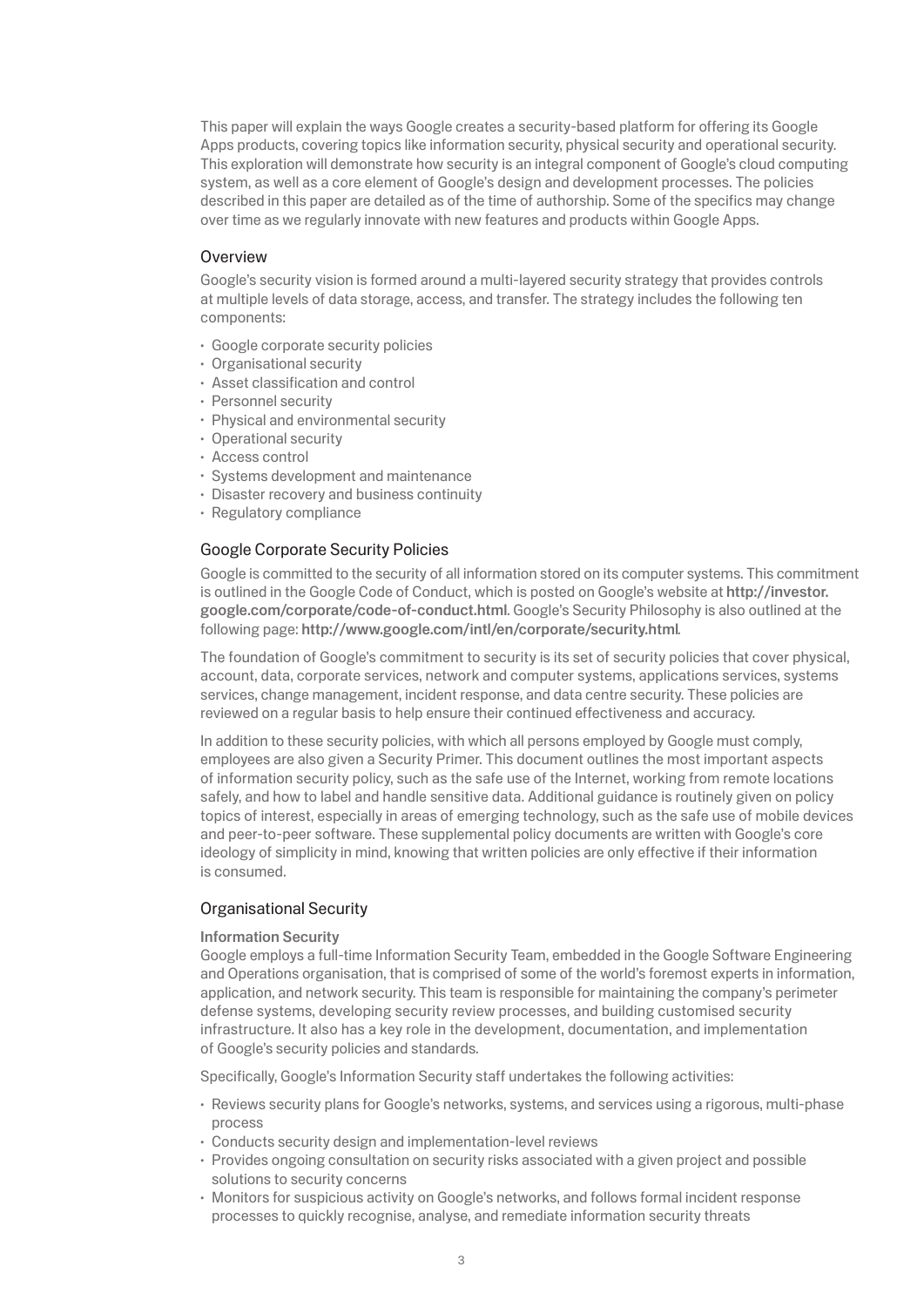- $\cdot$  Drives compliance with established policies through routine security evaluations and internal audits
- Develops and delivers training for employees on complying with Google security policy, especially in the areas of data security and secure programming
- $\cdot$  Engages outside security experts to conduct regular security assessments of its infrastructure and applications
- $\cdot$  Runs a vulnerability management program to help discover problem areas on the networks, and help ensure known issues that need to be remediated are addressed within expected timeliness

The Information Security Team also works publicly with the security community outside of Google:

- $\cdot$  Publishing new techniques for secure programming to remain current with cutting-edge security trends and issues
- $\cdot$  Working with software vendors and maintainers to identify and remediate vulnerabilities in thirdparty open and closed source software
- Developing worldwide privacy standards
- t Providing educational materials for the public on information security issues such as browser security (http://code.google.com/p/browsersec/wiki/Main)
- t Participating in, and organising, open source projects such as skipfish, a fully automated, active web application security reconnaissance tool (http://code.google.com/p/skipfish)
- **· Building training curricula for top universities**
- $\cdot$  Running and participating in academic conferences

A list of Security and Privacy related publications by Google employees can be found at http:// research.google.com/pubs/SecurityCryptographyandPrivacy.html.

## Global Internal Audit and Global Compliance

In addition to a full-time information security team, Google also maintains several functions focused on complying with statutory and regulatory compliance worldwide. Google has a Global Compliance function that is responsible for legal and regulatory compliance as well as a Global Internal Audit function responsible for review and auditing adherence to said compliance requirements, such as Sarbanes-Oxley and Payment Card Industry standards (PCI).

#### Physical Security

Google maintains a global team of staff, headquartered in the United States, dedicated to the physical security of Google's office and data centre facilities. Our security officers are highly qualified and have training in protecting similar high security infrastructure type environments.

## Asset Classification and Control

#### Information Access

Google has extensive controls and practices to protect the security of customer information.

Google applications run in a multi-tenant, distributed environment. Rather than segregating each customer's data onto a single machine or set of machines, Google Apps data from all Google customers (consumers, business, and even Google's own data) is distributed amongst a shared infrastructure composed of Google's many homogeneous machines and located across Google's many data centres.

Google Apps uses a distributed file system designed to store large amounts of data across large numbers of computers. Structured data is then stored in a large distributed database built on top of the file system. Data is chunked and replicated over multiple systems such that no one system is a single point of failure. Data chunks are given random file names and are not stored in clear text so they are not humanly readable. For more information please download the abstract at http://labs.google.com/ papers/gfs.html

The layers of the Google application and storage stack require that requests coming from other components are authenticated and authorised. Service-to-service authentication is based on a security protocol that relies on a Google system to broker authenticated channels between application services. In turn, trust between instances of this authentication broker is derived from x509 host certificates that are issued to each Google production host by a Google-internal certificate authority.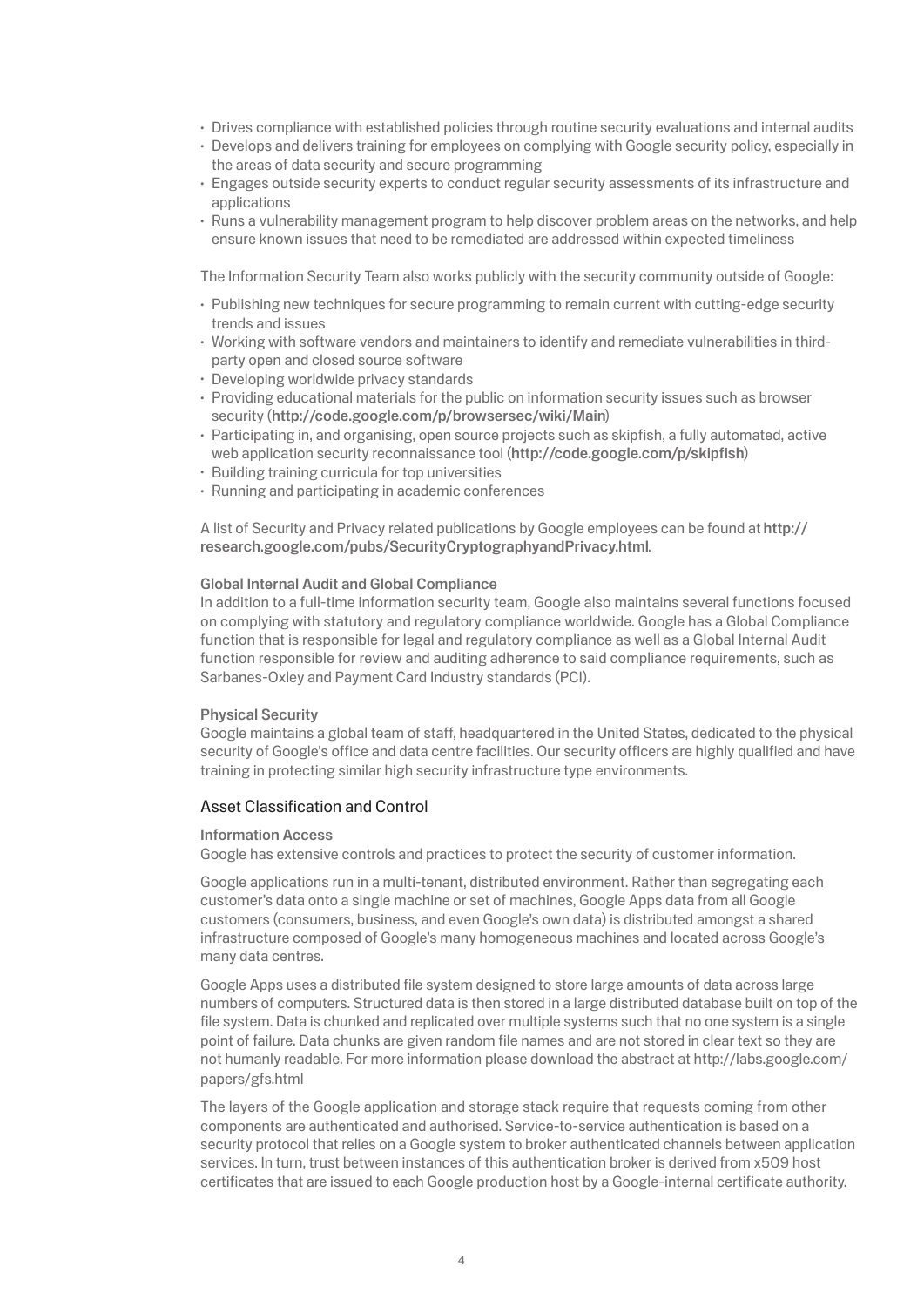

*Figure 2: Google File System (GFS) architecture*

For example, a Gmail web frontend service would make a remote procedure call to a Gmail backend service to request a message from a particular user's inbox. The Gmail backend would authenticate and process this request only if the requester is indeed a service running under a service identity that is allowed to access Gmail backends. The Gmail backend would in turn authenticate in order to access files in the Google distributed file system, and if successful, would only be granted access in accordance with file access control lists (ACLs).

Access by production application administrative engineers to production environments is similarly controlled. A centralised group and role management system is used to define and control engineers' access to production services, using an extension of the above-mentioned security protocol that authenticates engineers through the use of a personal x509 certificate that is issued to them.

Policy requires that administrative access to the production environment for debugging and maintenance purposes be based on secure shell (ssh) public key authenticated connections. For both scenarios, group memberships that grant access to production services or accounts are established on an as-needed basis.

The security controls described above rest on the foundation of the integrity of the Google production platform. This platform in turn is founded on:

- $\cdot$  Physical security protections of Google's data centre environment
- $\cdot$  Integrity of the Google production operating system environment
- t Limited, as-needed system administrator (root) level access to production hosts granted to a specialised group of employees whose access is monitored

These aspects of Google's security practices are covered in more detail in subsequent sections of this document.

## Deleted Data

After a Google Apps user or Google Apps administrator deletes a message, account, user, or domain, and confirms deletion of that item (e.g., empties the Trash), the data in question is removed and no longer accessible from that user's Google Apps interface.

The data is then deleted from Google's active servers and replication servers. Pointers to the data on Google's active and replication servers are removed. Dereferenced data will be overwritten with other customer data over time.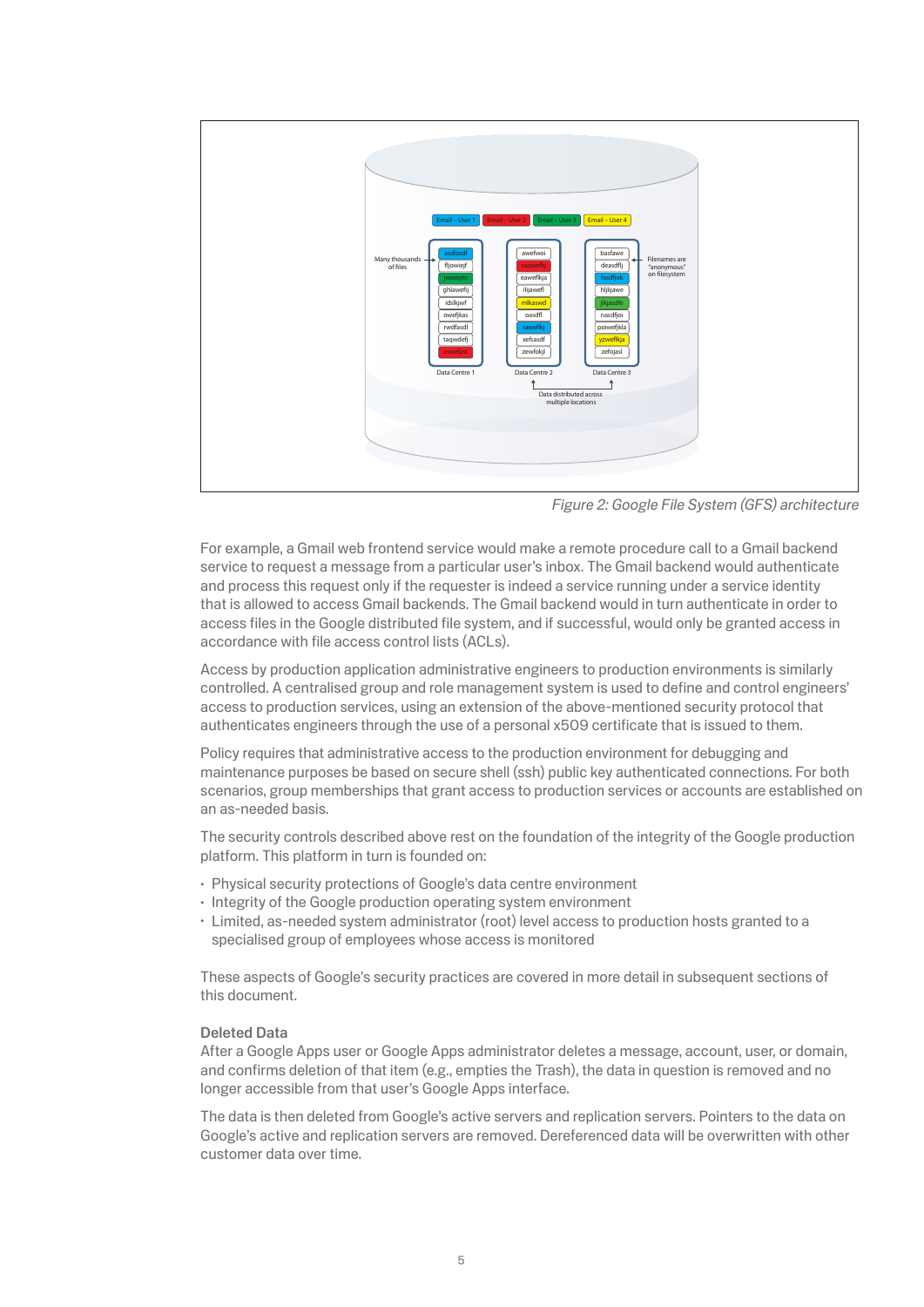## Media Disposal

When retired from Google's systems, disks containing customer information are subjected to a data destruction process before leaving Google's premises. First, policy requires the disk to be logically wiped by authorised individuals. The erasure consists of a full write of the drive with all zeroes (0x00) followed by a full read of the drive to ensure that the drive is blank.

Then, another authorised individual is required to perform a second inspection to confirm that the disk has been successfully wiped. These erase results are logged by the drive's serial number for tracking.

Finally, the erased drive is released to inventory for reuse and redeployment. If the drive cannot be erased due to hardware failure, it must be securely stored until it can be destroyed. Each facility is audited on a weekly basis to monitor compliance with the disk erase policy.

#### Personnel Security

Google employees are required to conduct themselves in a manner consistent with the company's guidelines regarding confidentiality, business ethics, appropriate usage, and professional standards.

Upon hire, Google will verify an individual's education and previous employment, and perform internal and external reference checks. Where local labor law or statutory regulations permit, Google may also conduct criminal, credit, immigration, and security checks. The extent of background checks is dependent on the desired position.

Upon acceptance of employment at Google, all employees are required to execute a confidentiality agreement and must acknowledge receipt of and compliance with policies in Google's Employee Handbook. The confidentiality and privacy of customer information and data is emphasised in the handbook and during new employee orientation.

Employees are provided with security training as part of new hire orientation. In addition, each Google employee is required to read, understand, and take a training course on the company's Code of Conduct. The code outlines Google's expectation that every employee will conduct business lawfully, ethically, with integrity, and with respect for each other and the company's users, partners, and even competitors. The Google Code of Conduct is available to the public at http://investor.google.com/ corporate/code-of-conduct.html.

Depending on an employee's job role, additional security training and policies may apply. Google employees handling customer data are required to complete necessary requirements in accordance with these policies. Training concerning customer data outlines the appropriate use of data in conjunction with business processes as well as the consequences of violations.

Every Google employee is responsible for communicating security and privacy issues to designated Google Security staff. The company provides confidential reporting mechanisms to ensure that employees can anonymously report any ethics violation they may witness.

#### Physical and Environmental Security

## Security Controls

Google's data centres are geographically distributed and employ a variety of physical security measures. The technology and security mechanisms used in these facilities may vary depending on local conditions such as building location and regional risks. The standard physical security controls implemented at each Google data centre are composed of well-known technologies and follow generally accepted industry best practices: custom designed electronic card access control systems, alarm systems, interior and exterior cameras, and security guards. Access to areas where systems, or system components, are installed or stored are segregated from general office and public areas such as lobbies. The cameras and alarms for each of these areas are centrally monitored for suspicious activity, and the facilities are routinely patrolled by security guards who may use bicycles, Segways and T3 motion scooters.

Google's facilities use high resolution cameras with video analytics and other systems to detect and track intruders. Activity records and camera footage are kept for later review, should it become necessary. Additional security controls such as thermal imaging cameras, perimeter fences and biometrics may be used when necessary.

Access to all data centre facilities is restricted to authorised Google employees, approved visitors, and approved third parties whose job it is to operate the data centre. Google maintains a visitor access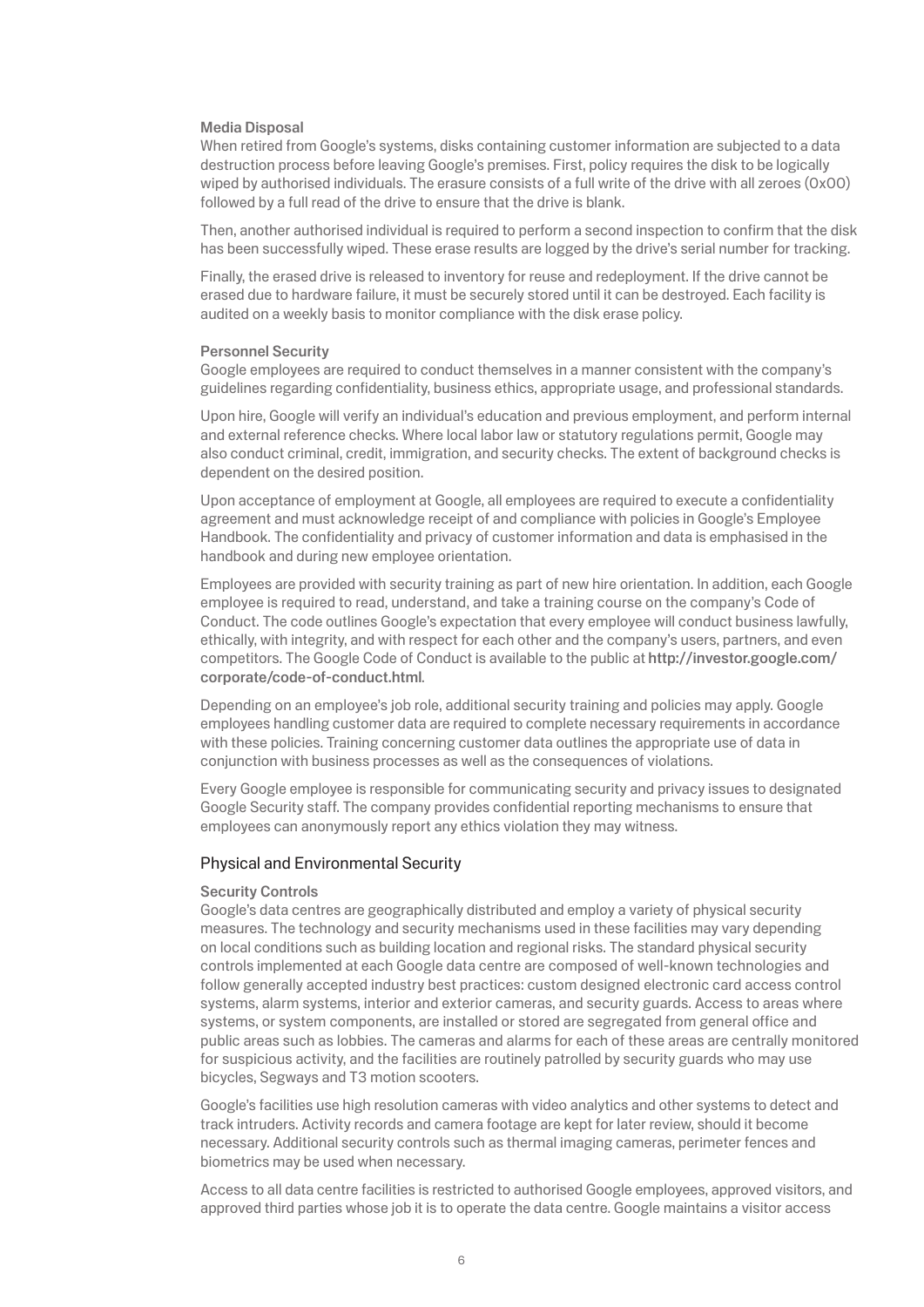policy and set of procedures stating that data centre managers must approve any visitors in advance for the specific internal areas they wish to visit. The visitor policy also applies to Google employees who do not normally have access to data centre facilities. Google audits who has access to its data centres on a quarterly basis to help ensure that only appropriate personnel have access to each floor.

Google restricts access to its data centres based on role, not position. As a result, even most senior executives at Google do not have access to Google data centres.

## Environmental Controls

Google's computing clusters are architected with resiliency and redundancy in mind, helping minimise single points of failure and the impact of common equipment failures and environmental risks. Dual circuits, switches, networks, and other necessary devices are utilised to provide redundancy. Facilities infrastructure at the data centres has been designed to be robust, fault tolerant, and concurrently maintainable.

Power To support Google's continuous, 24x7 operations, Google data centre electrical power systems include redundant systems. A primary and alternate power source, each with equal capacity, is provided for every critical component in the data centre. Upon initial failure of the primary electrical power source — due to causes such as a utility brownout, blackout, over-voltage, under-voltage, or out-of-tolerance frequency condition — an uninterruptible power supply (UPS) is intended to provide power until the backup generators can take over. The diesel engine backup generators are capable of providing enough emergency electrical power to run the data centre at full capacity for a period of time.

Climate and temperature Air cooling is required to maintain a constant operating temperature for servers and other computing hardware. Cooling prevents overheating and reduces the possibility of service outage. Computer room air conditioning units are powered by both normal and emergency electrical systems.

Fire detection and suppression Automatic fire detection and suppression equipment helps prevent damage to computing hardware. The fire detection systems utilise heat, smoke, and water sensors located in the data centre ceilings and underneath the raised floor. In the event of fire or smoke, the detection system triggers audible and visible alarms in the affected zone, at the security operations console, and at the remote monitoring desk. Manually operated fire extinguishers are also located throughout the data centres. Data centre technicians receive training on fire prevention and incipient fire extinguishment, including the use of fire extinguishers.

## More Information

More information and a video tour about Google's data centres can be found at http://www.google. com/corporate/green/datacentres/summit.html.

## Operational Security

## Malware Prevention

Malware poses a significant risk to today's IT environments. An effective malware attack can lead to account compromise, data theft, and possibly additional access to a network. Google takes these threats to its networks and its customers very seriously and uses a variety of methods to prevent, detect, and eradicate malware.

This strategy begins with infection prevention by using manual and automated scanners to scour Google's search index for websites that may be vehicles for malware or phishing. More information about this process is available at http://googlewebmastercentral.blogspot.com/2008/10/ malware-we-dont-need-no-stinking.html. The blacklists produced by these scanning procedures have been incorporated into various web browsers and Google Toolbar to help protect Internet users from suspicious websites and sites that may have become compromised. These tools, available to the public, provide protection to Google employees as well.

Secondly, Google makes use of multiple anti-virus engines in Gmail, on servers, and on workstations to help catch malware that may be missed by anti-virus signatures. Support staff are trained to identify and eradicate malware that might infect the Google network, and they will escalate unusual cases through the incident response team.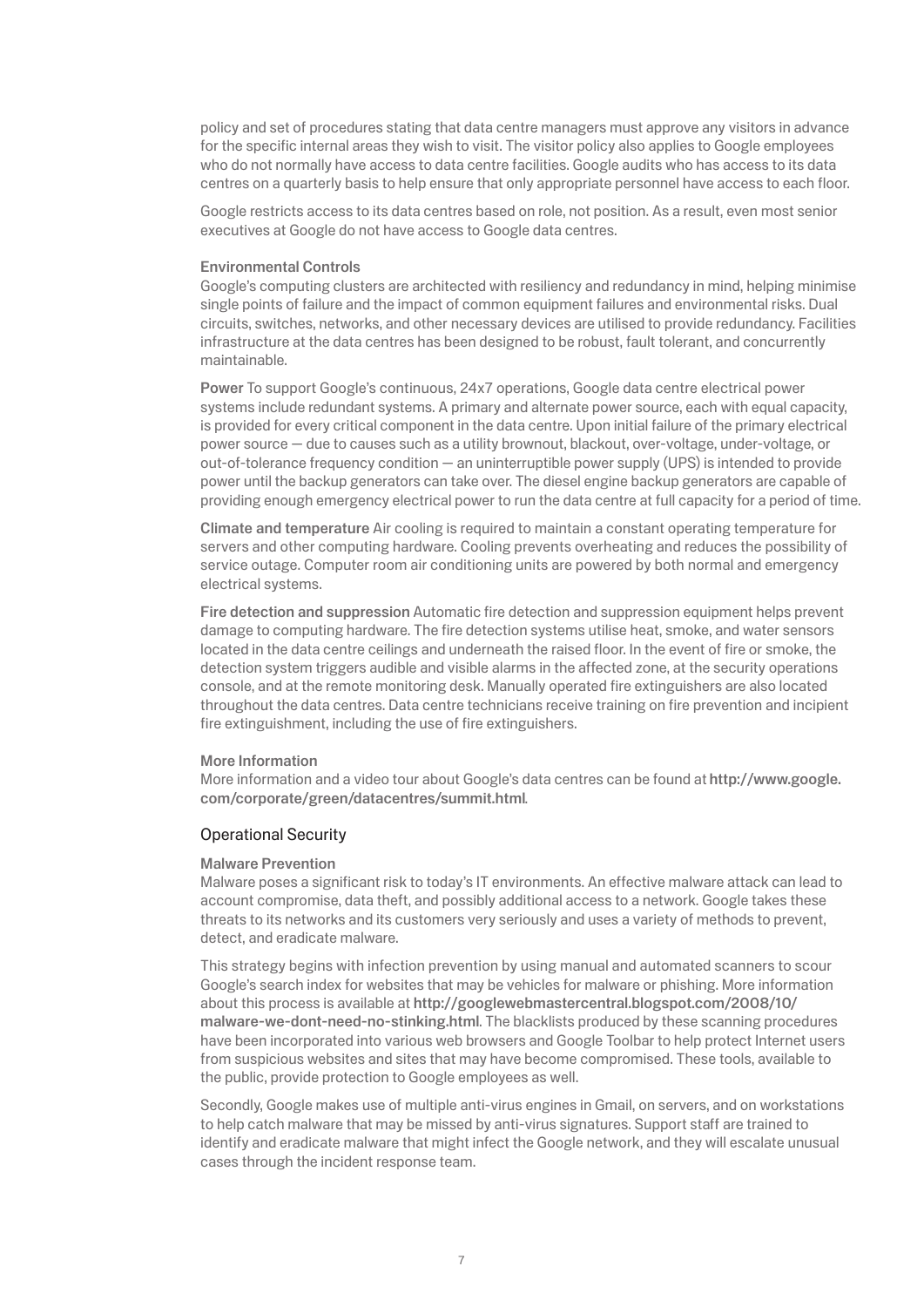## Monitoring

Google's security monitoring program is focused on information gathered from internal network traffic, employee actions on systems, and outside knowledge of vulnerabilities.

At many points across our global network, internal traffic is inspected for suspicious behavior, such as the presence of traffic that might indicate botnet connections. This analysis is performed using a combination of open source and commercial tools for traffic capture and parsing. A proprietary correlation system built on top of Google technology also supports this analysis. Network analysis is supplemented by examining system logs to identify unusual behavior, such as unexpected activity in former employees' accounts or attempted access of customer data.

Google Security engineers place standing search alerts on public data repositories to look for security incidents that might affect the company's infrastructure. They actively review inbound security reports and monitor public mailing lists, blog posts, and web bulletin board systems. Automated network analysis helps determine when an unknown threat may exist and escalates to Google Security staff, and network analysis is supplemented by automated analysis of system logs.

#### Vulnerability Management

Google employs a full-time team that is dedicated to helping ensure that vulnerabilities are managed in a timely manner. The Google Security Team actively scans for security threats using commercial tools, intensive automated and manual penetration efforts, quality assurance (QA) processes, software security reviews, and external audits. The vulnerability management team is responsible for tracking and following up on vulnerabilities.

Once a legitimate vulnerability requiring remediation has been identified by the Security Team, it is logged, prioritised according to severity, and assigned an owner. The vulnerability management team tracks such issues and follows up frequently until they can verify that they have been remediated.

Google also maintains relationships and interfaces with members of the security research community to track reported issues in Google services and open source tools. More information about reporting security issues can be found at http://www.google.com/intl/en/corporate/security.html

#### Incident Management

Google has an incident management process for security events that may affect the confidentiality, integrity, or availability of its systems or data. This process specifies courses of action, procedures for notification, escalation, mitigation, and documentation. Google's security incident management program is structured around the NIST guidance on handling incidents (NIST SP800-51).

Key staff are trained in forensics and handling evidence in preparation for an event, including the use of third party and proprietary tools. Testing of incident response plans is performed for key areas, such as systems that store sensitive customer information. These tests take into consideration a variety of scenarios, including insider threats and software vulnerabilities.

To help ensure the swift resolution of security incidents, the Google Security Team is available 24x7 to all employees. When an information security incident occurs, Google's Security staff responds by logging and prioritising the incident according to its severity. Events that directly impact customers are treated with the highest priority. An individual or team is dedicated to remediating the problem and enlisting the help of product and subject experts as appropriate. Other responsibilities are deferred until the issue is resolved.

Google Security engineers conduct post-mortem investigations when necessary to determine the root cause for single events, trends spanning multiple events over time, and to develop new strategies to help prevent recurrence of similar incidents.

## Network Security

Google employs multiple layers of defense to help protect the network perimeter from external attacks. Only authorised services and protocols that meet Google's security requirements are permitted to traverse the company's network. Unauthorised packets are automatically dropped.

Google's network security strategy is composed of the following elements:

 $\cdot$  Control of the size and make-up of the network perimeter. Enforcement of network segregation using industry standard firewall and ACL technology.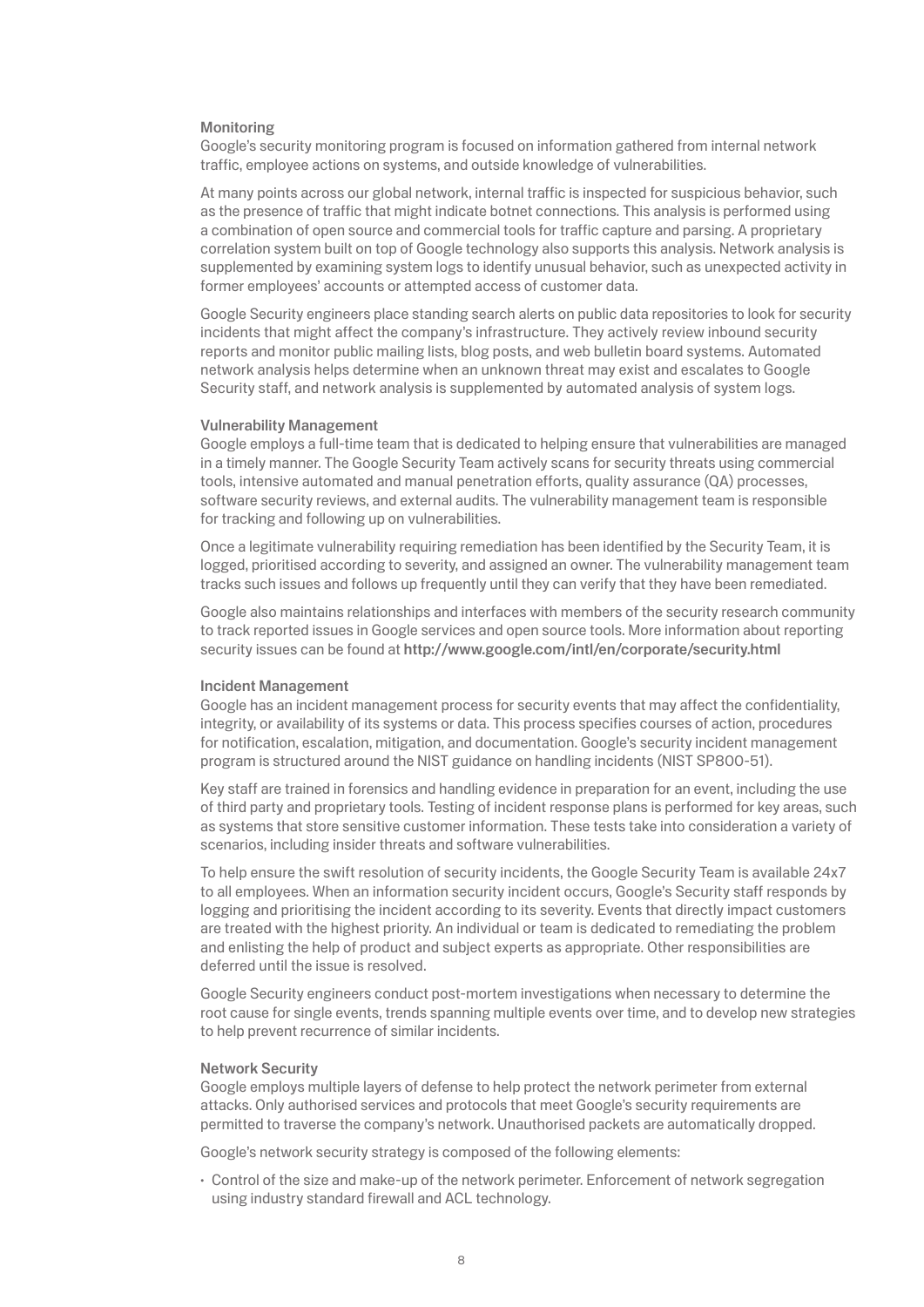- $\cdot$  Systematic management of network firewall and ACL rules that employs change management, peer review, and automated testing.
- $\cdot$  Restricting access to networked devices to authorised personnel.
- $\cdot$  Routing of all traffic through custom front-end servers that help detect and stop malicious requests.
- $\cdot$  Create internal aggregation points to enable better monitoring.
- $\cdot$  Examination of logs for exploitation of programming errors (e.g., cross-site scripting) and generating high priority alerts if an event is found.

## Operating System Security

Designed in-house from the ground up, Google's production servers are based on a stripped and hardened version of Linux that has been customised to include only the components necessary to run Google applications, such as those services required to administer the system and serve user traffic. The system is designed for Google to be able to maintain control over the entire hardware and software stack and to help provide a secure application environment.

Google's production servers are built on a standard hardened operating system (OS), and security fixes are uniformly deployed to the company's entire infrastructure. This homogeneous environment is maintained by proprietary software that continually monitors systems for binary modifications. If a modification is found that differs from the standard Google image, the system is automatically returned to its official state. These automated, self-healing mechanisms are designed to enable Google to monitor and remediate destabilising events, receive notifications about incidents, and slow down potential compromise on the network.

Using a robust change management system to provide a centralised mechanism for registering, approving, and tracking changes that impact all systems, Google minimises the risks associated with making unauthorised modifications to the standard Google OS.

## Access Control

#### Authentication Controls

Google requires the use of a unique User ID for each employee. This account is used to identify each person's activity on Google's network, including any access to employee or customer data. This unique account is used for every system at Google. Upon hire, an employee is assigned the User ID by Human Resources and is granted a default set of privileges described below. At the end of a person's employment, policy requires that the account's access to Google's network be disabled from within the HR system.

Where passwords or passphrases are employed for authentication (e.g., login to workstations), systems enforce Google's strong password policies, including password expiration, restrictions on password reuse, and sufficient password strength.

Google makes widespread use of two-factor authentication mechanisms, such as certificates and one-time password generators.

#### Authorisation Controls

Access rights and levels are based on an employee's job function and role, using the concepts of least-privilege and need-to-know to match access privileges to defined responsibilities.

Google employees are only granted a limited set of default permissions to access company resources, such as email, Google's internal portal, and HR information. Requests for additional access follow a formal process that involves a request and an approval from a data or system owner, manager, or other executives, as dictated by Google's security policies. Approvals are managed by workflow tools that maintain audit records of all changes. These tools control both the modification of authorisation settings and the approval process to ensure consistent application of the approval policies.

An employee's authorisation settings are used to control access to all resources, including data and systems for Google Apps products.

#### Accounting

Google's policy is to log administrative access to every Google production system and all data. These logs are reviewable by Google Security staff on an as-needed basis.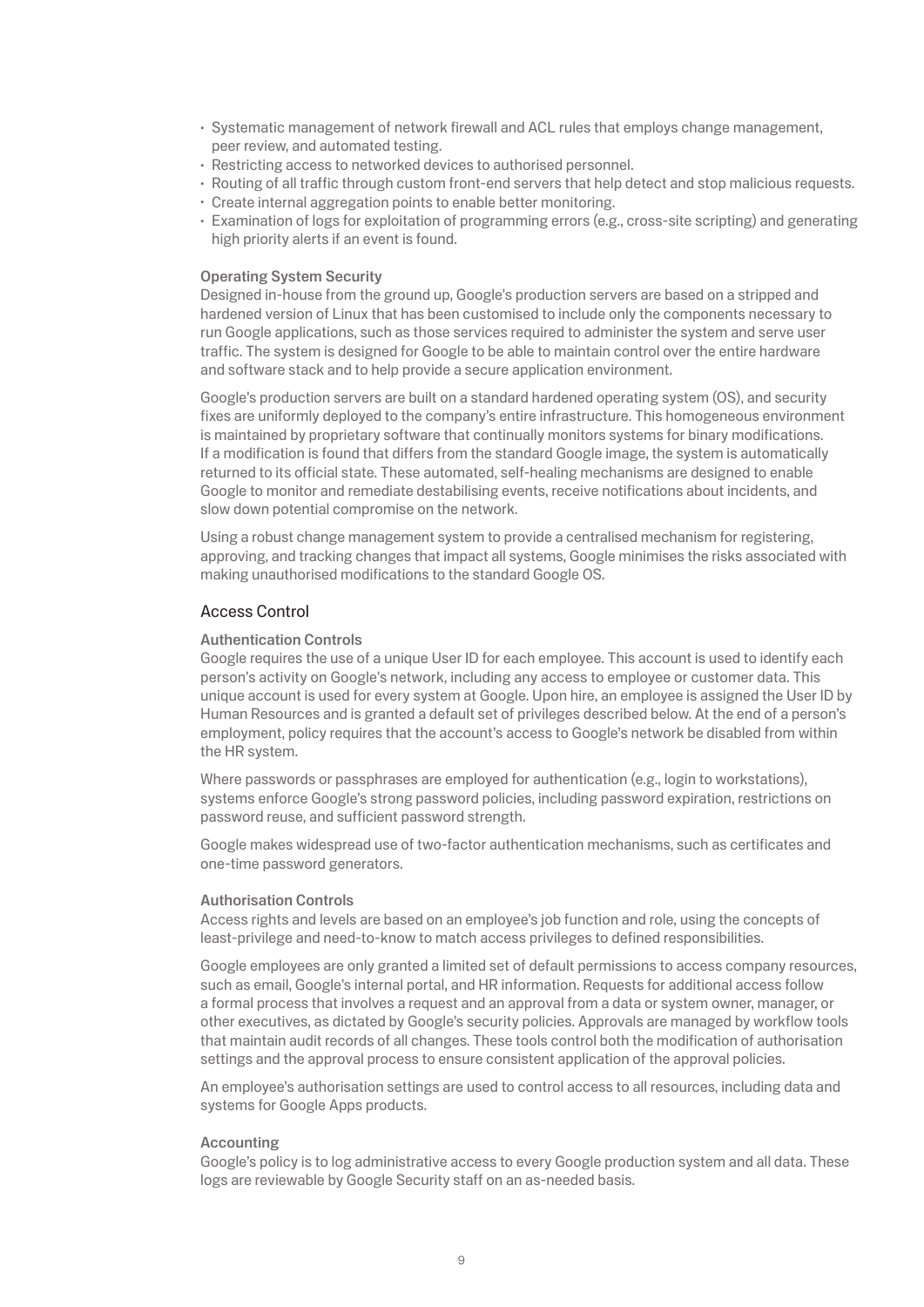# Systems Development and Maintenance

It is Google's policy to consider the security properties and implications of applications, systems, and services used or provided by Google throughout the entire project lifecycle.

Google's "Applications, Systems, and Services Security Policy" calls for teams and individuals to implement appropriate security measures in applications, systems, and services being developed, commensurate with identified security risks and concerns. The policy states that Google maintains a security team chartered with providing security-related guidance and risk-assessment.

Google employs a variety of measures to ensure that the software products and services Google offers to its users meet high standards of software security. This section outlines Google's current approach to software security; it may adapt and evolve in the future.

#### Security Consulting and Review

With regards to the design, development, deployment and operation of applications and services, the Google Security Team provides the following primary categories of consulting services to Google's Product and Engineering Teams:

- t Security Design Reviews design-level evaluations of a project's security risks and corresponding mitigating controls, as well as their appropriateness and efficacy.
- $\cdot$  Implementation Security Reviews implementation-level evaluation of code artifacts to assess their robustness against relevant security threats.
- t Security Consulting ongoing consultation on security risks associated with a given project and possible solutions to security concerns, often in the form of an exploration of the design space early in project life cycles.

Google recognises that many classes of security concerns arise at the product design level and therefore must be taken into consideration and addressed in the design phase of a product or service. Ensuring that such considerations are taken into account is the primary purpose of the Security Design Review. As such, the Security Design Review has the following objectives:

- Provide a high-level evaluation of the security risks associated with the project, based on an exploration of relevant threats.
- t Equip the project's decision makers with the information necessary to make informed risk management decisions and integrate consideration of security into project objectives.
- $\cdot$  Provide guidance on the choice and correct implementation of planned security controls, e.g., authentication protocols or encryption.
- t Help ensure that the development team is adequately educated with regard to relevant classes of vulnerabilities, attack patterns, and appropriate mitigation strategies.

In cases where projects involve innovative features or technologies, it is the Security Team's responsibility to research and explore security threats, potential attack patterns, and technologyspecific vulnerability classes related to such features and technologies.

Where appropriate, Google contracts with third party security consulting firms to complement the Google Security Team's skill set and to obtain independent third party review to validate in-house security reviews.

#### Security in the Context of Google's Software Lifecycle

Security is at the core of our design and development process. Google's Engineering organisation does not require Product Development teams to follow a specific software development process; rather, teams choose and implement processes that fit the project's needs. As such, a variety of software development processes are in use at Google, from Agile Software Development methodologies to more traditional, phased processes.

Google's security review processes are adapted to work within the chosen framework. That this can be done successfully hinges on Google's quality-driven engineering culture and a few requirements defined by Engineering management for project development processes:

- Peer-reviewed design documentation
- **Adherence to coding style guidelines**
- Peer code review
- Multi-layered security testing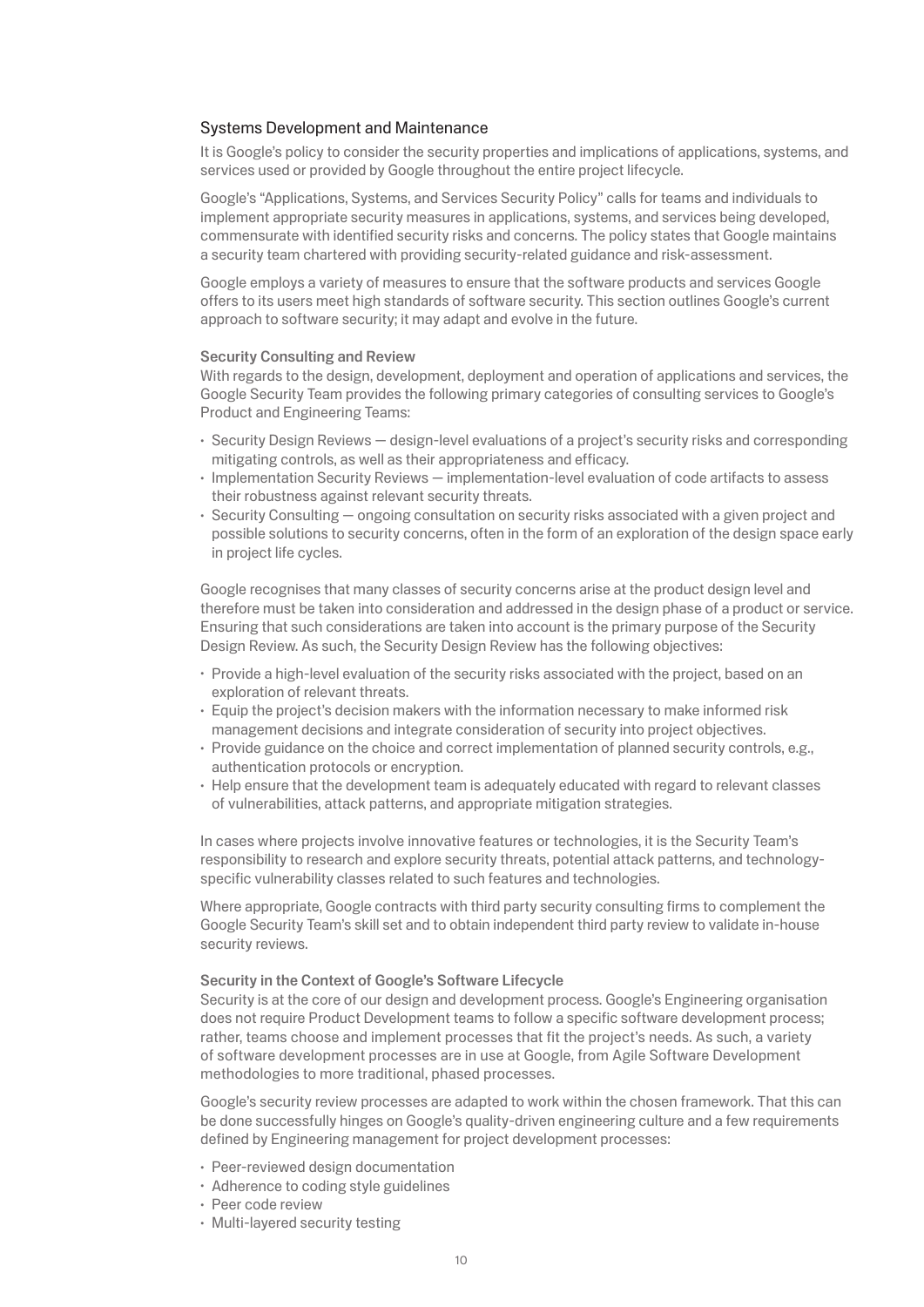

Figure 3: Google's system development and maintenance strategy

The above mandates embody Google's software engineering culture, where key objectives include software quality, robustness, and maintainability. While the primary goal of these mandates is to foster the creation of software artifacts that excel in all aspects of software quality, the Google Security Team's experience also suggests that they represent significant and scalable drivers toward reducing the incidence of security flaws and defects in software design:

- The existence of adequately detailed design documentation is a prerequisite of the security design review process, since in early project stages it is generally the only available artifact on which to base security evaluations.
- · Many, if not most, classes of implementation-level security vulnerabilities are fundamentally no different from low-risk, common functional defects. Most implementation-level vulnerabilities are caused by fairly straightforward oversights on the developer's part.
- · Given developers and code reviewers who are educated with respect to applicable vulnerability patterns and their avoidance, a peer review-based development culture that emphasises the creation of high-quality code is a very significant and scalable driver towards a secure code base.

The Google Security Team's software engineers collaborate with other engineers across Google on the development and vetting of reusable components designed and implemented to help software projects avoid certain classes of vulnerabilities. Examples include database access layers designed to be inherently robust against query-language injection vulnerabilities, or HTML templating frameworks with built-in defenses against cross-site-scripting vulnerabilities (such as the Auto Escape mechanism in the open-sourced Google CTemplate library).

# **Security Education**

Recognising the importance of an engineering work force that is educated with respect to secure coding practices, the Google Security Team maintains an engineering outreach and education program that currently includes:

- · Security training for new engineers.
- The creation and maintenance of extensive documentation on secure design and coding practices.
- · Targeted, context-sensitive references to documentation and training material. For example, automated vulnerability testing tools provide engineers with references to training and background documentation related to specific bugs or classes of bugs flagged by the tool.
- · Technical presentations on security-related topics.
- A security newsletter with engineering team-wide distribution that is intended to keep Google's engineering workforce abreast of new threats, attack patterns, mitigation techniques, securityrelated libraries and infrastructure, best practices and guidelines, etc.
- The Security Summit, a recurring Google-wide conference that brings together engineers from various teams at Google who work in security-related fields, and that offers in-depth technical presentations on security topics to Google Engineering at large.

## **Implementation-Level Security Testing and Review**

Google employs a number of approaches to further reduce the incidence of implementation-level security vulnerabilities in its products and services:

· Implementation-level security reviews: Conducted by members of the Google Security Team, typically in later stages of product development, implementation-level security reviews aim to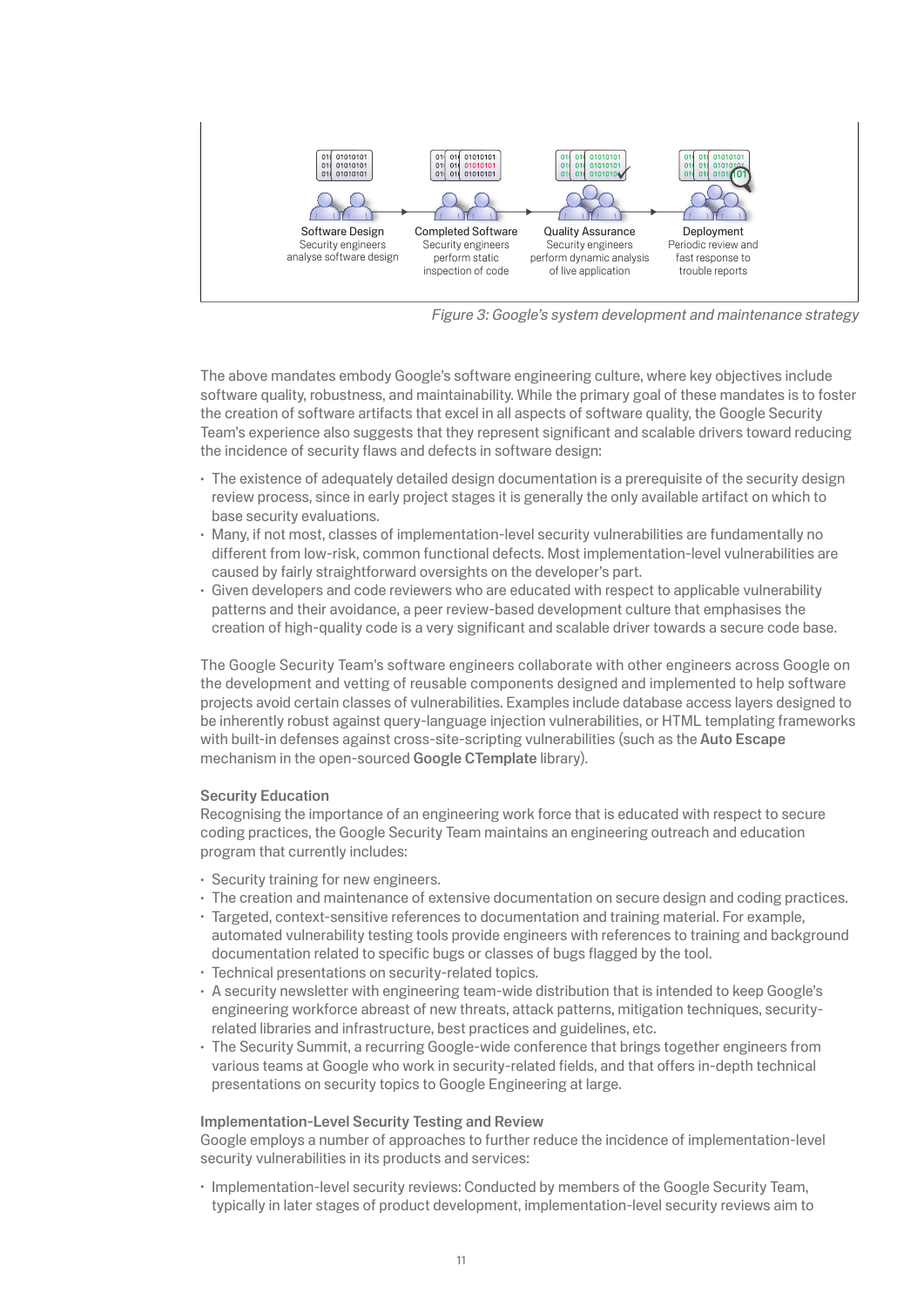validate that a software artifact has indeed been developed to be robust against relevant security threats. Such reviews typically consist of a re-evaluation of threats and countermeasures identified during security design review, targeted security reviews of security-critical code, selective code reviews to assess code quality from a security perspective, and targeted security testing.

- $\cdot$  Automated testing for flaws in certain relevant vulnerability classes. We use both in-house developed tools and some commercially available tools for this testing.
- $\cdot$  Security testing performed by Software Quality Engineers in the context of the project's overall software quality assessment and testing efforts.

## Disaster Recovery and Business Continuity

To minimise service interruption due to hardware failure, natural disaster, or other catastrophes, Google implements a disaster recovery program at all of its data centres. This program includes multiple components to minimise the risk of any single point of failure, including the following:

- Data replication and backup: To help ensure availability in the event of a disaster, Google Apps data is replicated to multiple systems within a data centre, and also replicated to a secondary data centre.
- $\cdot$  Google operates a geographically distributed set of data centres that is designed to maintain service continuity in the event of a disaster or other incident in a single region. High-speed connections between the data centres help ensure swift failover. Management of the data centres is also distributed to provide location-independent, around-the-clock coverage, and system administration.

In addition to the redundancy of data and regionally disparate data centres, Google also has a business continuity plan for its headquarters in Mountain View, CA. This plan accounts for major disasters, such as a seismic event or a public health crisis, and it assumes people and services may be unavailable for up to 30 days. This plan is designed to enable continued operations of our services for our customers. We conduct regular testing of our Disaster Recovery Plan.

## Regulatory Compliance

#### Legal Information Access Process

Google follows standard legal processes in responding to third party requests for user information. Information can only be obtained by third parties through legal processes such as search warrants, court orders, subpoenas, through a statutory exemption, or through user consent. Upon receipt of a request for information disclosure, Google's Legal team reviews the request for compliance with applicable law. If the request is legally valid, it is Google's policy to notify the individual user or organisation whose information is being requested except in an emergency or where prohibited by law.

#### Privacy

Google maintains a strong privacy policy to help protect customer data. This policy is detailed at http://www.google.com/a/help/intl/en/users/privacy.html and is posted as part of every application within Google Apps. Read more about Google's privacy policies and practices at the Google Privacy Centre, located at http://www.google.com/privacy.html.

To put it simply, Google does not own customer data, and we believe it should stay that way.

Google adheres to the following principles regarding customer data:

- t Google will not share data with others except as noted in the Google Privacy Policy.
- . Google provides capabilities for customers to take data with them if they choose to use external services in conjunction with Google Apps or stop using Google services altogether.

User content is only scanned or indexed in the following cases to provide customers with a highquality service:

- t Some user data, such as email messages and documents, are scanned and indexed so users within a customer's domain can search for information in their own Google Apps accounts.
- $\cdot$  Email is scanned so Google can perform spam filtering and virus detection.
- t Email is scanned so Google can display contextually relevant advertising in some circumstances.
- t Except when users choose to publish information publicly, Google Apps data is not part of the general google.com index.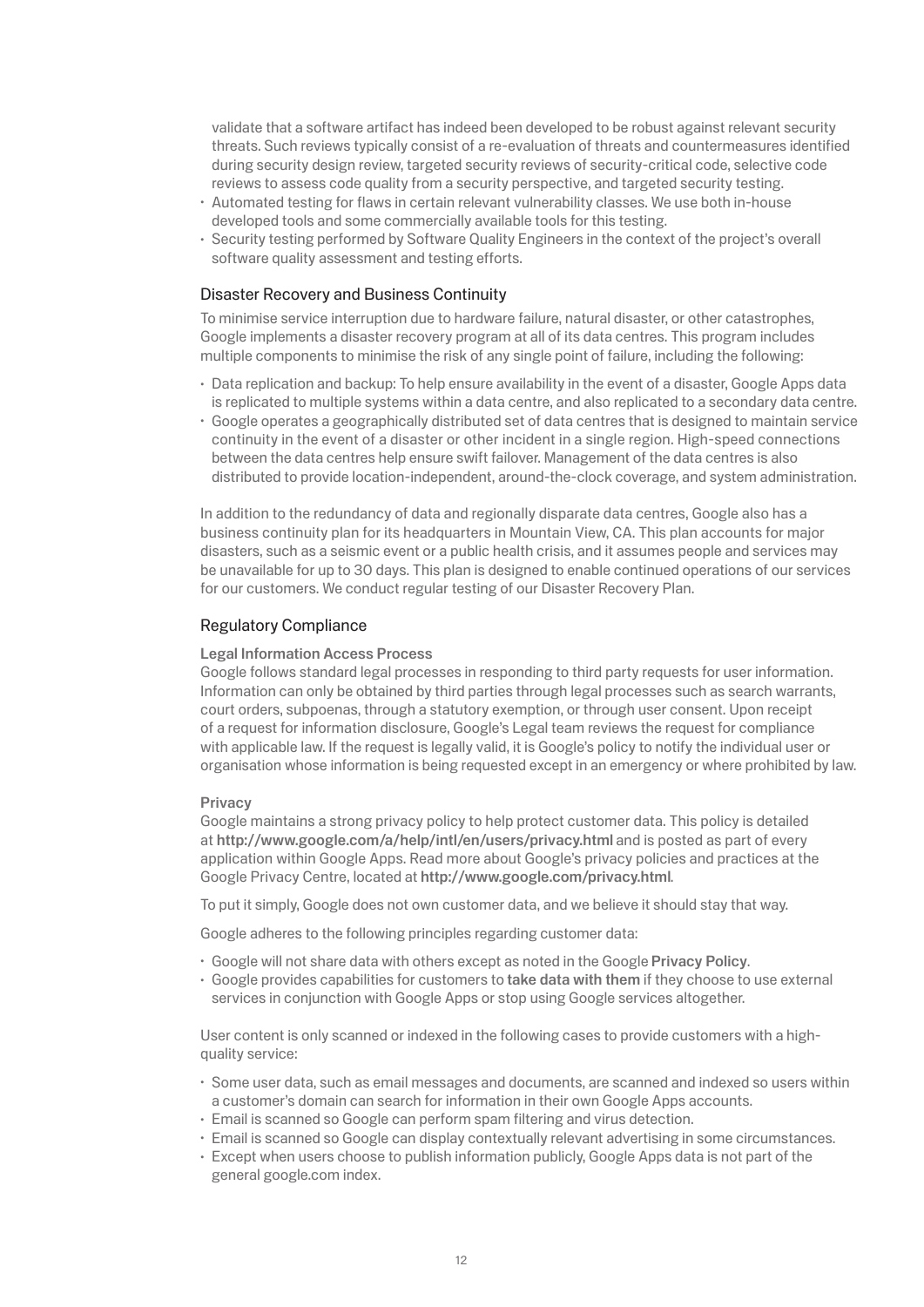Scanning and indexing procedures are automated and involve no human interaction. Google may also take down any content that violates the Terms of Service for Google Apps products.

#### Safe Harbor

Google adheres to the United States Safe Harbor Privacy Principles of Notice, Choice, Onward Transfer, Security, Data Integrity, Access and Enforcement, and is registered with the U.S. Department of Commerce's Safe Harbor Program.

## SAS 70

Google has obtained a SAS 70 Type II attestation and will continue to seek similar attestation for the Google Apps messaging and collaboration products as well as for our security and compliance products, powered by Postini. A SAS 70 audit is an independent assessment by an outside audit firm that validates the subject company's adherence to its defined controls and confirms that these controls are operating effectively. When complete, the audit firm provides a report that details the company's compliance with these controls.

#### Security Feature Customisations

In addition to the various security controls described above that Google put in place to help protect the security and privacy of customer data, Google Apps also provides several additional security options that can be utilised by a customer's domain administrators. We are always working to give customers more choices when managing the security controls for their domain.

#### Single Sign-On (SSO)

Google Apps offers the Single Sign-On (SSO) service to customers with Premier, Education, and Partner Editions. Google Apps has a SAML-based SSO API that administrators can integrate into their LDAP, or other SSO system. This feature allows administrators to utilise the authentication mechanism of their choice, such as certificates, hardware tokens, biometrics, and other options.

## Password Length and Strength

Administrators can set password length requirements for their domain users and view password strength indicators that help identify passwords that meet the length requirement but may still not be strong enough.

The password strength indicators can assess password strength in real-time and help administrators spot passwords that may become less secure over time based on emerging patterns of attacks.

## Administrator-based Single Sign-Out

Administrators can reset a user's sign-in cookies to help prevent unauthorised access to their account. This will log out that user from all current web browser sessions and require new authentication the next time that user tries to access Google Apps.

Combined with the existing ability for administrators to reset user passwords, this feature to reset users' sign-in cookies improves security in the cloud in case of device theft or loss.

#### Secure Browser Connections (HTTPS)

Google Apps Premier and Education Editions offer domain administrators the ability to force all users in their domain to use Hypertext Transfer Protocol Secure (HTTPS) for services such as Gmail, Docs, Calendar, Sites, etc. Information sent via HTTPS is encrypted from the time it leaves Google until it is received by the recipients' computer.

## Policy-enforced Secure Mail Transfer (TLS for SMTP)

With policy-enforced Transfer Layer Security (TLS) for Simple Mail Transfer Protocol (SMTP), administrators can set up policies designed for securely sending and receiving mail between specific domains. For example, an administrator could specify that all external mail sent by their accounting team members to their bank must be secured with TLS — or deferred if TLS is not possible. Similarly, an administrator could mandate a secure TLS connection between their domain and their outside legal counsel, auditors, or any other partners with whom employees may trade sensitive communications.